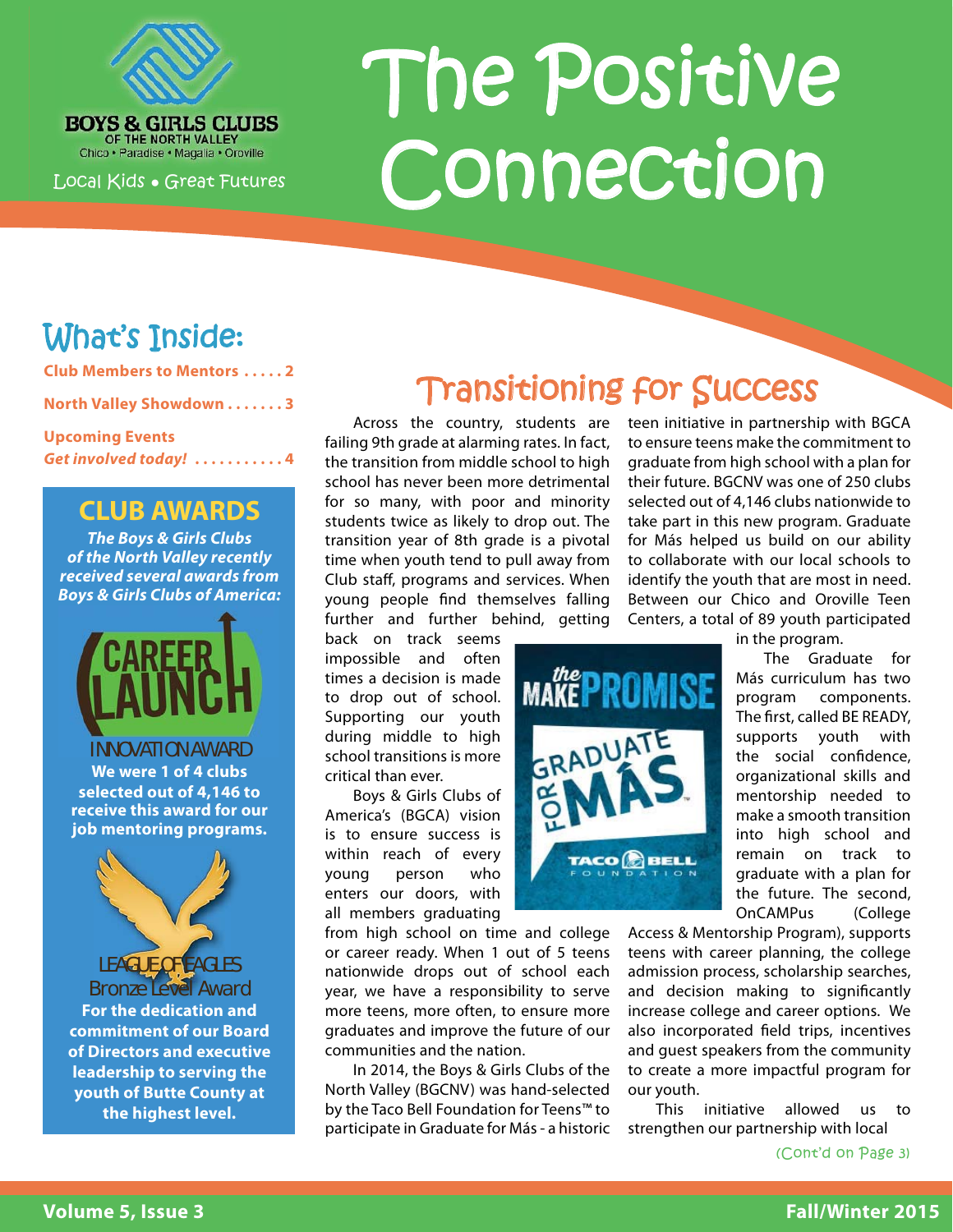# Club Members to Club Mentors

As the Oroville Teen Center embarks on its eighth year of serving youth in the community, it also begins a new and exciting phase with a team of staff consisting of Club alumni. Some of the new team members, such as Matt Fuchs, had been attending The Club Teen Center since 7th grade. Matt said he and his friends were always looking for somewhere to hang out that was safer than the streets and more fun than home, and The Club became that place. He hoped one day he, too, would become a mentor at The Club.

"Coming to the Boys and Girls Club taught me how to be a leader, be more responsible, value my education, be kind, and treat others and myself with respect," said Matt. "Now that I am a staff member, I am able to give back to the kids in the same way the staff gave to me all those years."

Other alumni staff members include Araceli Garcia-Ponthier, Shane Thomas, Israel Romero, and Shannon Greer. All of these staff members are recent high school graduates and are learning to balance the challenges of college and their first job while changing the lives of youth.

Lisa Spiegler, Oroville Teen Center Director, reflected on the team saying, "There is no better feeling than watching youth grow up with The Club and then value its mission and impact so much they want to dedicate their lives to being

mentors themselves."

*~ Shannon Greer*

While their reasons for attending The Club may have been different for each of these young men and women, their reasons for staying are all the same: The Club gave them a sense of belonging they could not find anywhere else. They want to give the youth at The Club the same guidance, skills and care they received since the first day they walked through The Club's doors.

**"I am very glad to have the opportunity to give the youth at The Club the same guidance, skills and knowledge that I once received. Working for The Club is about more than the money, it's about being a positive person in the lives of kids who don't necessarily have that."**

**"I attended The Club because it gave me a sense of belonging that I had never experienced anywhere else. Now, being a staff member means that I get to be a role model to the kids that need guidance and show them they are never alone."** 

**~ Araceli Garcia-Ponthier**

**"I began coming to The Club because my sister was a member and it was making a positive difference in her life. Now that I am part of the staff, I'm able to enlighten and guide youth who may be on a negative path and help them so that one day they will help others."** 

**~ Israel Romero**



Oroville Teen Center alumni mentors (L-R) Shannon Greer, Shane Thomas, Araceli Garcia-Ponthier, Matt Fuchs, and Israel Romero.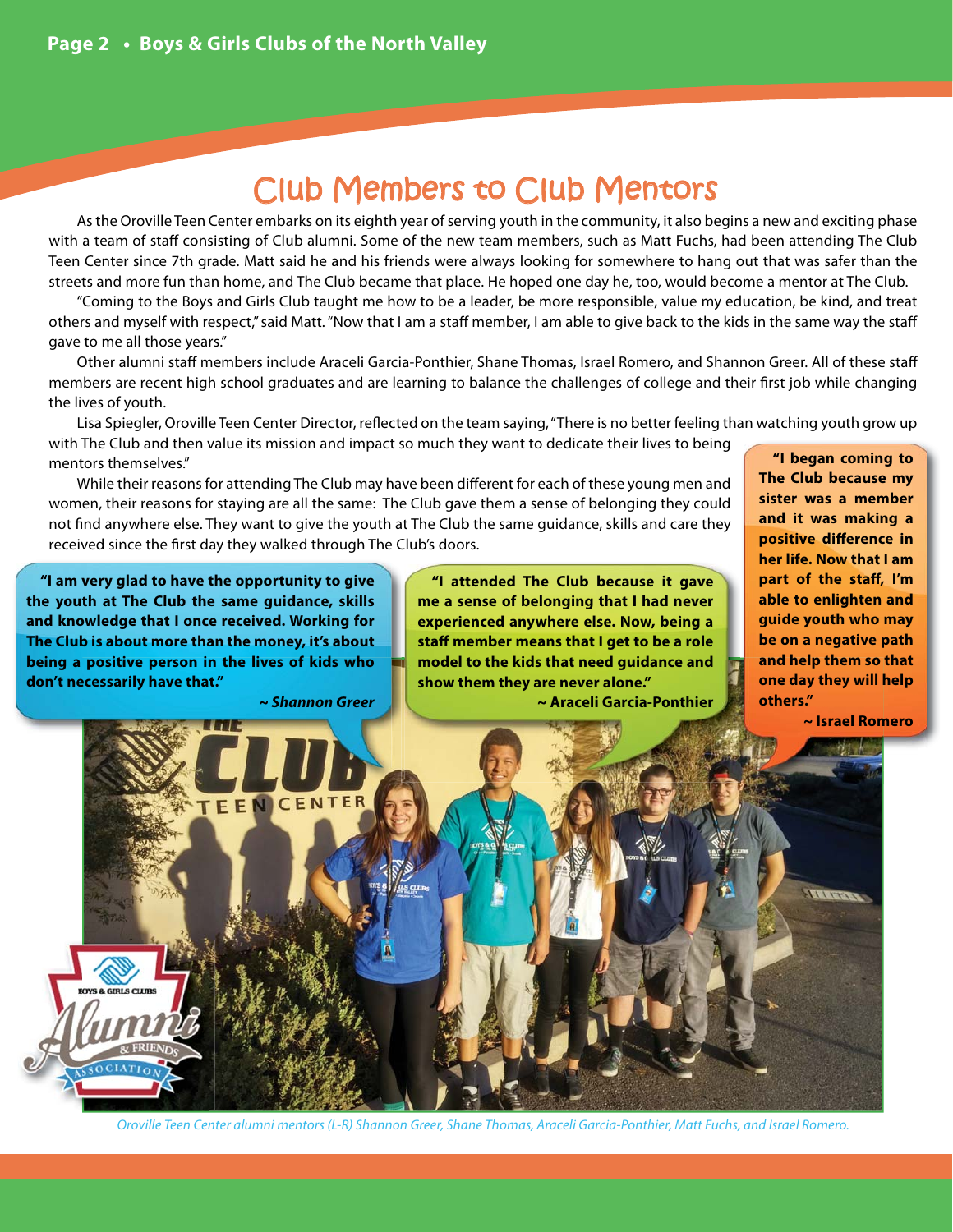### Graduate for Más: Transitioning for Success

**"I had stopped caring about school and I was failing. Because of The Club I have brought my grades up and I have learned how to study. I know now that if I work hard I will achieve more and get further in life."**  *Anissa, 8th Grade*

#### (Cont'd from front page)

schools and obtain referrals for students who were identified as needing additional support. We were able to target a larger teen population including teens that had not previously received Club services. Another positive impact of the Graduate for Más program was the ability to place high school students in a mentor role to support the BE READY

8th and 9th graders. These high school students had an opportunity to share past experiences and grow in a leadership role through panel discussions and leading tours at local high schools.

"I was first referred to the Club through my school credit recovery program," said Seth, 11th grade. "I really hadn't thought about my future or what my goals would be

after high school. After attending the OnCampus program and college tours I want to pursue a career as a teacher. I look forward to coming to The Club where they help me with my homework and I get to help younger members, too."

We are so proud to report that 100% of the 89 youth who participated in the program went on to the next grade level. our relationships with the kids, local schools and supporters who helped us empower teens to reach their personal, educational and career goals and ignite their full potential. The most significant accomplishment for our organization was the ability to build and retain supportive relationships

The success of this initiative can be directly attributed to

with transitioning students in both middle and high school.

"I learned a lot through the Be Ready workshops," said Anissa, 8th grade. "I had stopped caring about school and I was failing. Because of The Club I have brought my grades up and I have learned how to study. I know now if I work hard I will achieve more and get further in life."

Our Chico and Oroville Teen

Centers are now in their second year of implementing this comprehensive strategy for our teen members. We are working on strengthening our program through partnerships with Butte College and CSU, Chico. We are grateful for the seed funding from the Taco Bell Foundation and matching funds from the community that made this program possible.

#### North Valley Showdown: Encouraging Healthy Habits

During this past summer, Club members from our Chico, Oroville and Paradise Teen Centers participated in a unique health and wellness program to increase physical activity, encourage teamwork and develop good sportsmanship. The program, called the North Valley Showdown, was a fun and engaging opportunity for our youth to stay active. Ultimately, it served to bring youth from our three Boys & Girls Club communities together to promote positive peer interaction and healthy lifestyles.

"North Valley Showdown is one of the highlights of the summer," said Lisa Spiegler, Oroville Teen Center Director. "The youth love being active and spending time getting to know other Club members while having fun. It's a great way to bring the communities together, expose teens to other communities in the county and give the members something to work towards and look forward to."

North Valley Showdown was held at various Boys & Girls Club locations throughout the county over the course of six weeks. Youth participated in variety of tournaments ranging from basketball and flag football to pool and foosball. In

addition, each Teen Center held weekly practices to prepare for the weekly challenge with teen members being peer leaders. (Cont'd on back)



North Valley Showdown brought together teens from Chico, Oroville and Paradise for six weeks of fun and friendly competition.

**Help ensure that every Boys & Girls Club family in need receives**  a holiday meal, supplies and support - donate today and make a difference!